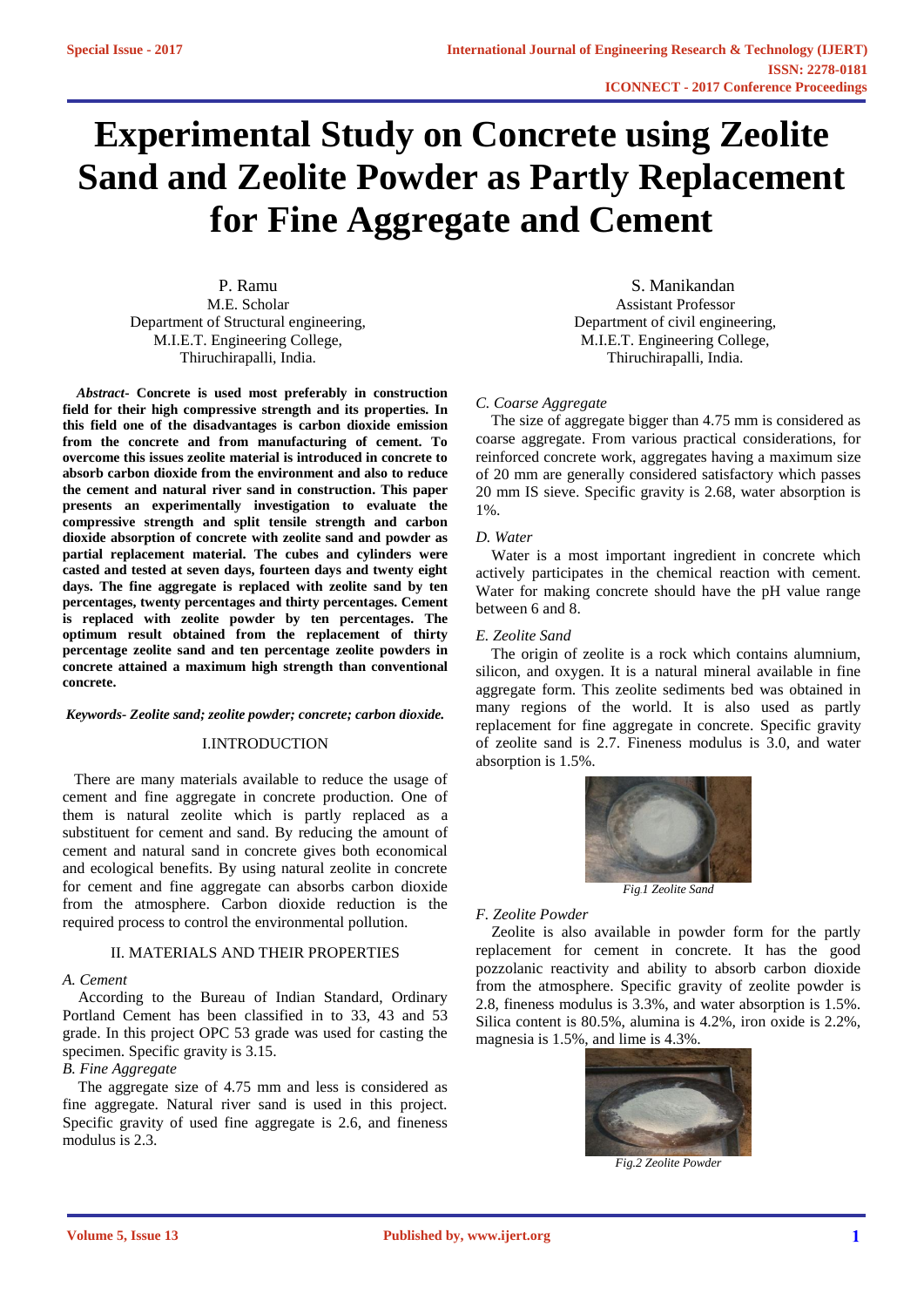# III. MIX DESIGN

| A. Mix Ratio      |                             |
|-------------------|-----------------------------|
| Grade designation | : M30                       |
| Cement content    | : 394 Kg/m <sup>3</sup>     |
| Fine aggregate    | : 740.3 $Kg/m^3$            |
| Coarse aggregate  | : 1207.84 Kg/m <sup>3</sup> |
| Water             | : 157.6 liter/ $m3$         |
| W/C ratio         | : 0.4                       |
| Mix Ratio         | : 1: 1.85: 3                |
|                   |                             |

#### *B. Mix Proportions*

#### TABLE I. DIFFERENT MIX PROPORTIONS

| Mix           | <b>Cement</b>   | Fine aggregate    | Coarse         |
|---------------|-----------------|-------------------|----------------|
|               |                 |                   | aggregate      |
|               | Cement $90\% +$ | Fine aggregate    | Coarse         |
|               | zeolite powder  | $90\% + z$ eolite | aggregate 100% |
|               | 10%             | sand 10%          |                |
| $\mathcal{D}$ | Cement $90\%$ + | Fine aggregate    | Coarse         |
|               | zeolite powder  | $80% + z$ eolite  | aggregate 100% |
|               | 10%             | sand 20%          |                |
| 3             | Cement $90\% +$ | Fine aggregate    | Coarse         |
|               | zeolite powder  | $70% + z$ eolite  | aggregate 100% |
|               | 10%             | sand 30%          |                |
| Conventional  | Cement 100%     | Fine aggregate    | Coarse         |
| Concrete      |                 | 100%              | aggregate 100% |

# IV.EXPERIMENTAL ANALYSIS

#### *A. Carbon dioxide Absorption Test*

 Carbon dioxide absorption from the zeolite used concrete is compared with the conventional concrete. In this test weighing balance is used. Conventional concrete and zeolite used concrete are kept in water for curing. After 7 days weight of the cubes were taken. Similarly, readings were taken on pre-planned days on  $10^{th}$ ,  $14^{th}$ ,  $21^{st}$ , and  $28^{th}$  day. Then carbon dioxide absorption from the cubes was calculated.

Calculation:

(1) Carbon dioxide absorbed by cube = Final weight  $-$ Initial weight / Molecular weight of carbon dioxide. Final weight  $=$  weight of zeolite cube on

28<sup>th</sup>day Initial weight  $=$  weight of zeolite cube on  $10^{th}$ 

day

Molecular weight  $= 44$  for carbon dioxide.

#### TABLE II. CARBON DIOXIDE ABSORPTION TEST

| On day                  | <b>Mix</b><br><b>Conventional</b><br>Concrete<br>Кg | Mix.1<br>ZS 10%<br><b>ZP10%</b><br>Кg | Mix.2<br>ZS 20%<br><b>ZP 10%</b><br>Kg | Mix.3<br>ZS 30%<br><b>ZP 10%</b><br>Кg |
|-------------------------|-----------------------------------------------------|---------------------------------------|----------------------------------------|----------------------------------------|
| Weight on<br>$10th$ day | 8.90                                                | 8.37                                  | 8.39                                   | 8.6                                    |
| Weight on<br>$14th$ day | 8.87                                                | 8.49                                  | 8.50                                   | 8.71                                   |
| Weight on<br>$21st$ day | 8.76                                                | 8.63                                  | 8.60                                   | 8.83                                   |
| Weight on<br>$25th$ day | 8.71                                                | 8.76                                  | 8.82                                   | 8.98                                   |
| Weight on<br>$28th$ day | 8.70                                                | 8.81                                  | 8.88                                   | 9.2                                    |

#### Result:

Amount of  $CO_2$  absorbed by Mix.1 cube = 1.0 mole Amount of  $CO_2$  absorbed by Mix.2 cube = 1.1 mole Amount of  $CO_2$  absorbed by Mix.3 cube = 1.36mole

## *B. Compressive Strength Test*

The strength in compression of concrete is determined from cubes of 15 cm x 15 cm x 15 cm. The cubes were tested for 7 days, 14 days, and 28 days.

(2) Compressive strength =  $P/A (N/mm^2)$  $P =$ Load in N  $A = Area in mm<sup>2</sup>$ TABLE III. COMPRESSIVE STRENGTH TEST RESULT

| Mix No | 7 Days<br>(N/mm <sup>2</sup> ) | 14 Days<br>(N/mm <sup>2</sup> ) | 28 Days<br>(N/mm <sup>2</sup> ) |
|--------|--------------------------------|---------------------------------|---------------------------------|
|        | 24.43                          | 29.0                            | 36.08                           |
|        | 24.54                          | 29.35                           | 36.35                           |
|        | 24.70                          | 29.93                           | 37.46                           |
| CC.    | 24.0                           | 29.43                           | 35.38                           |



*Fig.3 Compressive strength (N/mm<sup>2</sup> ) at 7, 14, 28 days*

*C. Split Tensile Strength Test*

 The split tensile strength of concrete is determined from cylinder of radius 75 mm and height 300 mm.

- (3) Split tensile strength =  $2P/\pi d L$ 
	- $P =$ Maximum applied load
	- $d =$ Diameter of cylinder
	- $L =$ Length of cylinder

# TABLE IV. SPLIT TENSILE STRENGTH TEST RESULT

| Mix | 7 Days<br>(N/mm <sup>2</sup> ) | 14 Days<br>(N/mm <sup>2</sup> ) | 28 Days<br>(N/mm <sup>2</sup> ) |
|-----|--------------------------------|---------------------------------|---------------------------------|
|     | 2.30                           | 3.17                            | 3.40                            |
|     | 2.22                           | 3.11                            | 3.60                            |
| 3   | 2.97                           | 3.33                            | 3.75                            |
| CC  | 2.31                           | 3.00                            | 3.40                            |